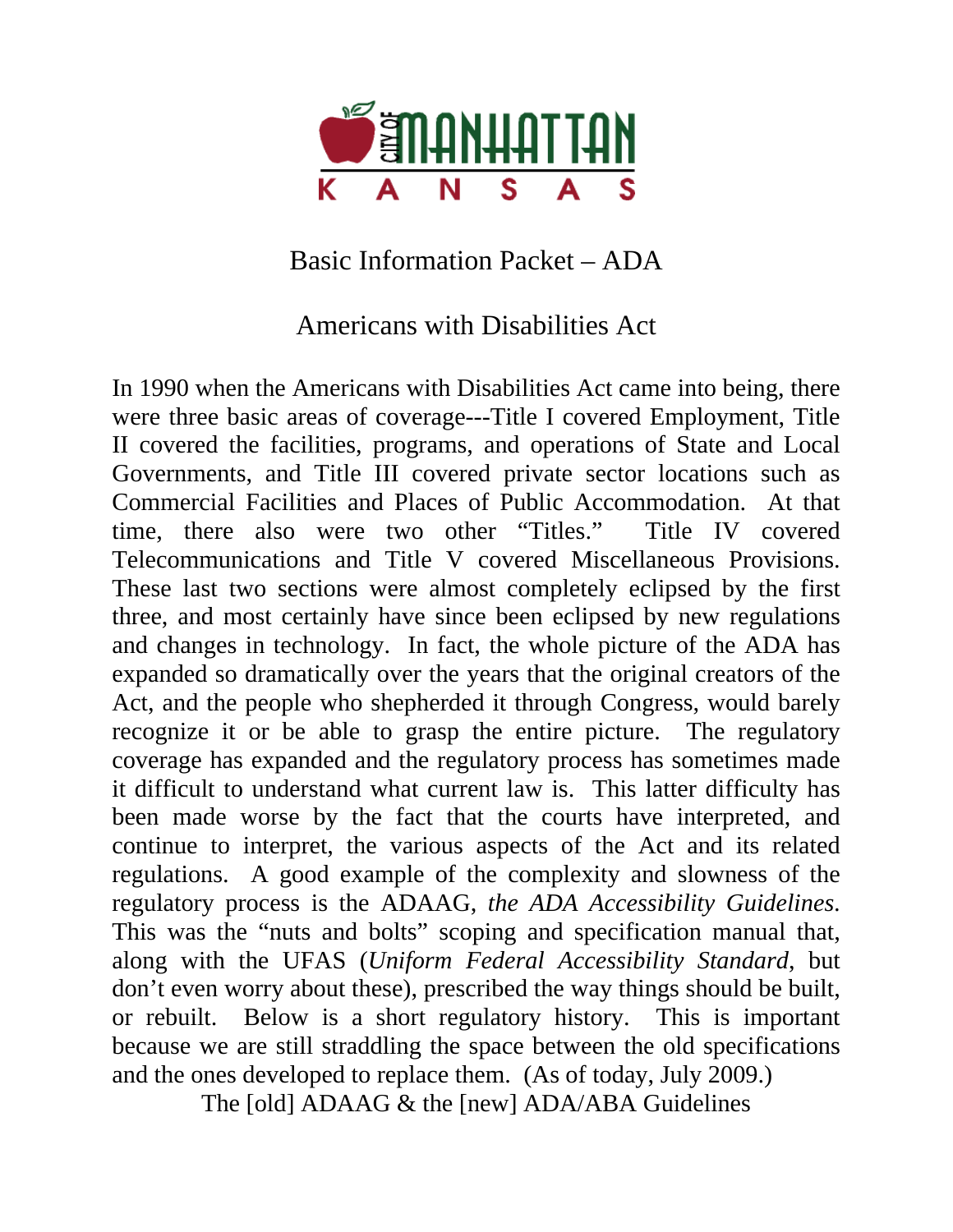In July 1991, one year after the ADA was signed into law, the Access Board published the ADAAG. (You will find more on the Access Board below.) In 1994, a recognition emerged that revision of the ADAAG would be of benefit to all parties involved, including builders, designers, business owners, and persons with disabilities. A Public Advisory Committee was established and this committee issued a report (1996) on what to change and how to improve this fundamental document. After three years of consideration, the Access Board published a proposed rule to update and revise the ADAAG. After a public comment period and hearings, the Access Board published a draft final revised ADAAG in April of 2002. After more regulatory evaluation, including an economic impact assessment, the document was published in July 2004. It is called the *Americans With Disabilities Act/Architectural Barriers Act Accessibility Guidelines*. The short name is *ADA/ABA Guidelines*.

After several Notices of Proposed Rule Making (NPRM) (June 2008), and public comment, to include critical input from the International Code Council, among others, the new guidelines are set to become enforceable law as soon as they are adopted by the required federal agencies, several of which already have adopted the guidelines.

In the meantime, the old ADAAG is enforceable law, but the current advice from most quarters, official and unofficial, is to become familiar with the new *ADA/ABA Guidelines* and to follow the stricter of the two until the final adoption process is complete. Many people are simply designing and building to the new specifications. You can find these documents at:

www.accessboard.gov

You can obtain a free copy of each by going to the above web site, under "Online Services," and clicking on "Publications." The Access Board had proven to be very timely in sending out these items, and you can choose which format you prefer.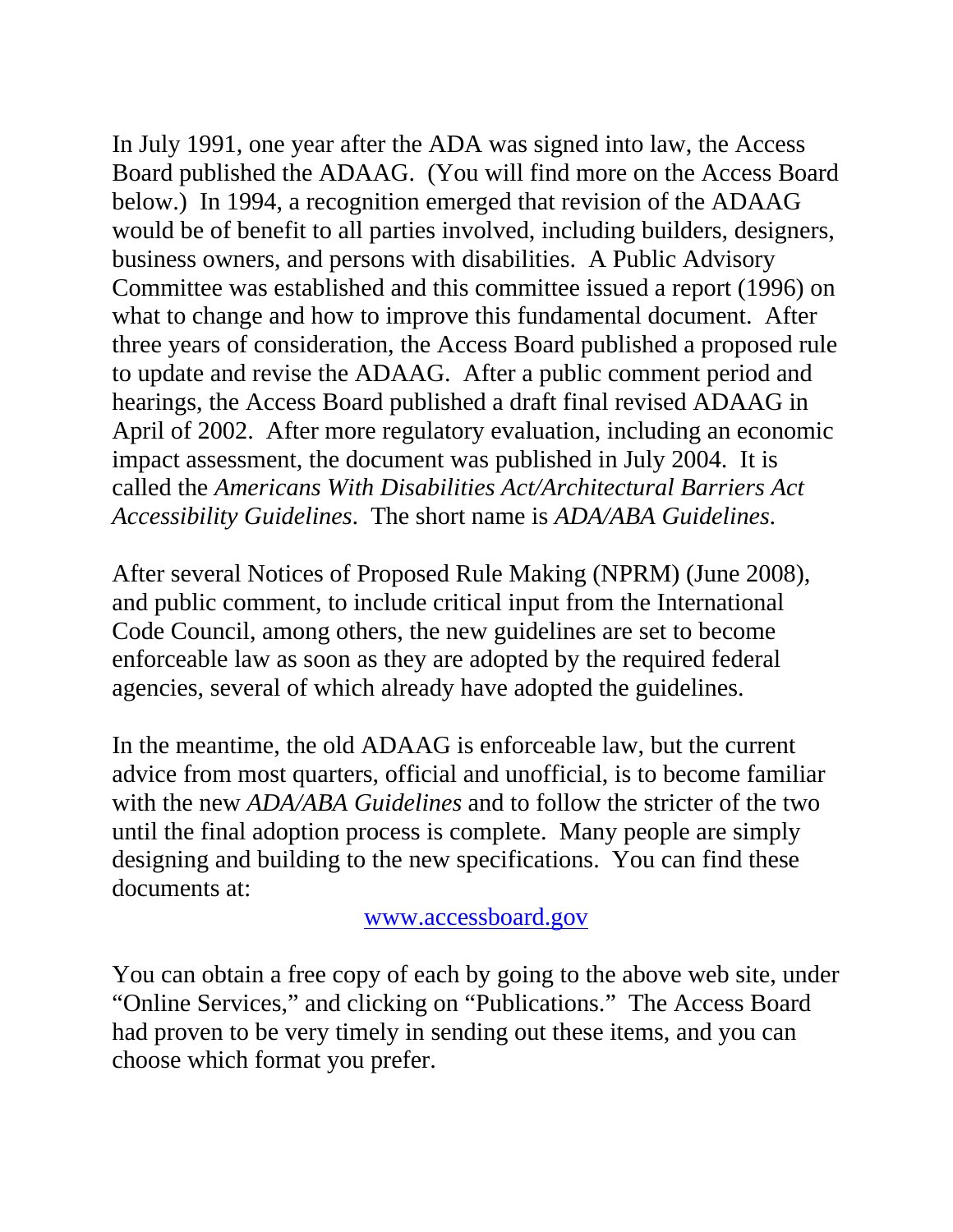## Title I

Title I of the ADA deals with employment. The document you are reading is set up to provide basic information to citizens, businesses, contractors, and the like. Nothing in this document is meant to be legal advice, and since virtually any information dealing with employment could border over into the legal arena, you are advised to consult your human resources professional, an attorney, or a professional consultant.

## Title II

Title II pertains to State and Local Governments. Title II entities have to meet a very high standard in making their programs, services, and facilities accessible to persons with disabilities.

## Title III

Title III applies to Commercial Facilities and Places of Public Accommodation. Commercial Facilities mean facilities that will affect commerce and that are intended for nonresidential use by a private entity. Public Accommodation means a private entity that owns, leases (or leases to), or operates a place of public accommodation. Place of Public Accommodation means a facility, operated by a private entity, whose operations affect commerce and fall within at least one of the following categories:

- (1) An inn, hotel, motel, or other place of lodging, except for an establishment located within a building that contains not more than five rooms for rent or hire and that is actually occupied by the proprietor of the establishment as the residence of the proprietor;
- (2) A restaurant, bar, or other establishment serving food or drink;
- (3) A motion picture house, theater, concert hall, stadium, or other place of exhibition or entertainment;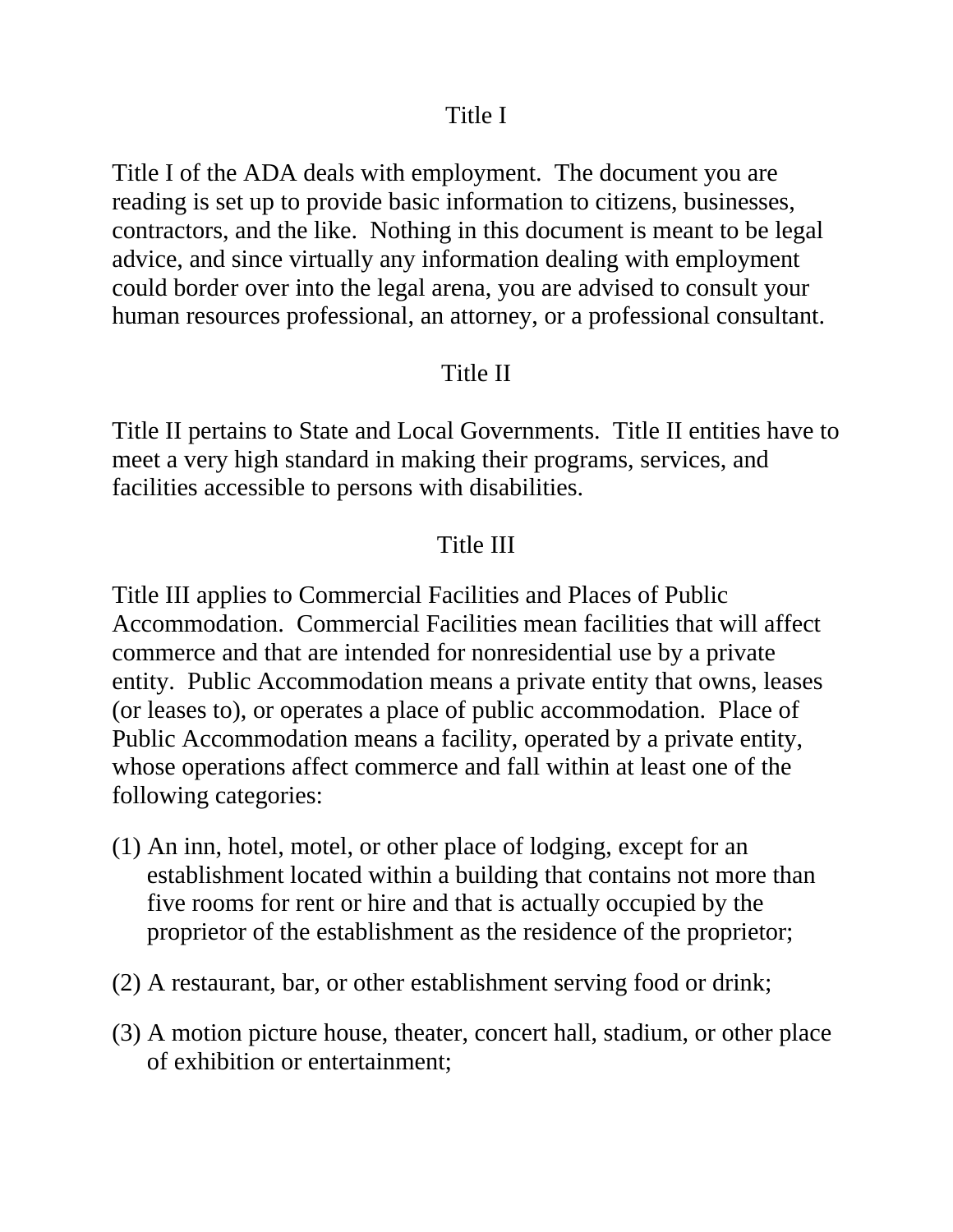- (4) An auditorium, convention center, lecture hall, or other place of public gathering;
- (5) A bakery, grocery store, clothing store, hardware store, shopping center, or other sales or rental establishment;
- (6) A laundromat, dry-cleaner, bank, barber shop, beauty shop, travel service, shoe repair service, funeral parlor, gas station, office of an accountant or lawyer, pharmacy, insurance office, professional office of a health care provider, hospital, or other service establishment;
- (7) A terminal, depot, or other station used for specified public transportation;
- (8) A museum, library, gallery, or other place of public display or collection;
- (9) A park, zoo, amusement park, or other place of recreation;
- (10) A nursery, elementary, secondary, undergraduate, or postgraduate private school, or other place of education;
- (11) A day care center, senior citizen center, homeless shelter, food bank, adoption agency, or other social service center establishment; and
- (12) A gymnasium, health spa, bowling alley, golf course, or other place of exercise or recreation.

If you plan to build a commercial facility or place of public accommodation, or if you plan to make significant alterations or improvements to an existing facility, you must ensure that it meets the ADA accessibility compliance requirements. If this activity takes place within the city limits of Manhattan, the local building code office will want to review your plans.